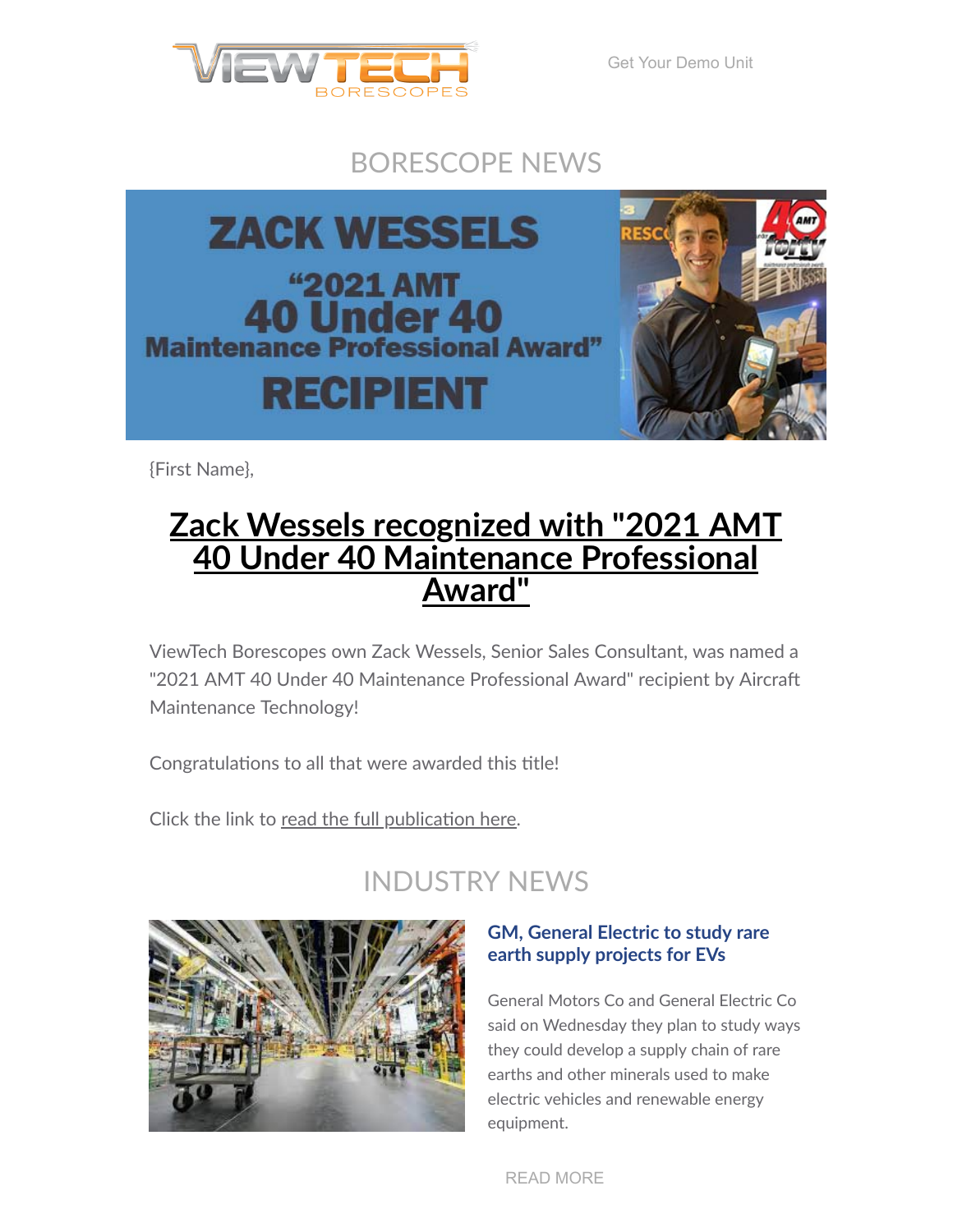

#### **Gulfstream Introduces Two All-New Business Jets**

Gulfstream Aerospace Corp. introduced two all-new aircraft, further expanding its ultramodern, high-technology family of aircraft: the Gulfstream G800, the longestrange aircraft in Gulfstream history, and the Gulfstream G400, the first new entrant to the large-cabin class in more than a decade.

#### [READ MORE](https://www.prnewswire.com/news-releases/gulfstream-introduces-two-all-new-business-jets-301392247.html)



Nikola is joining hands with Canadian pipeline operator TC Energy Corp to build and operate plants for hydrogen production to meet the electric-truck maker's fuel supply needs of its vehicles, the companies said on Thursday.





[READ MORE](https://www.marketscreener.com/quote/stock/NIKOLA-CORPORATION-44211889/news/Nikola-TC-Energy-to-jointly-develop-hydrogen-production-plants-in-U-S-Canada-36627664/)

#### **Nucor Launches Line of Greener Steel Products**

Steelmaker Nucor Corp. announced Oct. 5 the launch of a line of products, including for construction uses, that have reduced embodied carbon. The offerings will be made using 100% renewable energy. Direct greenhouse gas emissions from the steelmaking process will be canceled out by the purchase of carbon offsets, says the company.

[READ MORE](https://www.enr.com/articles/52598-nucor-launches-line-of-greener-steel-products)

## UPCOMING TRADESHOWS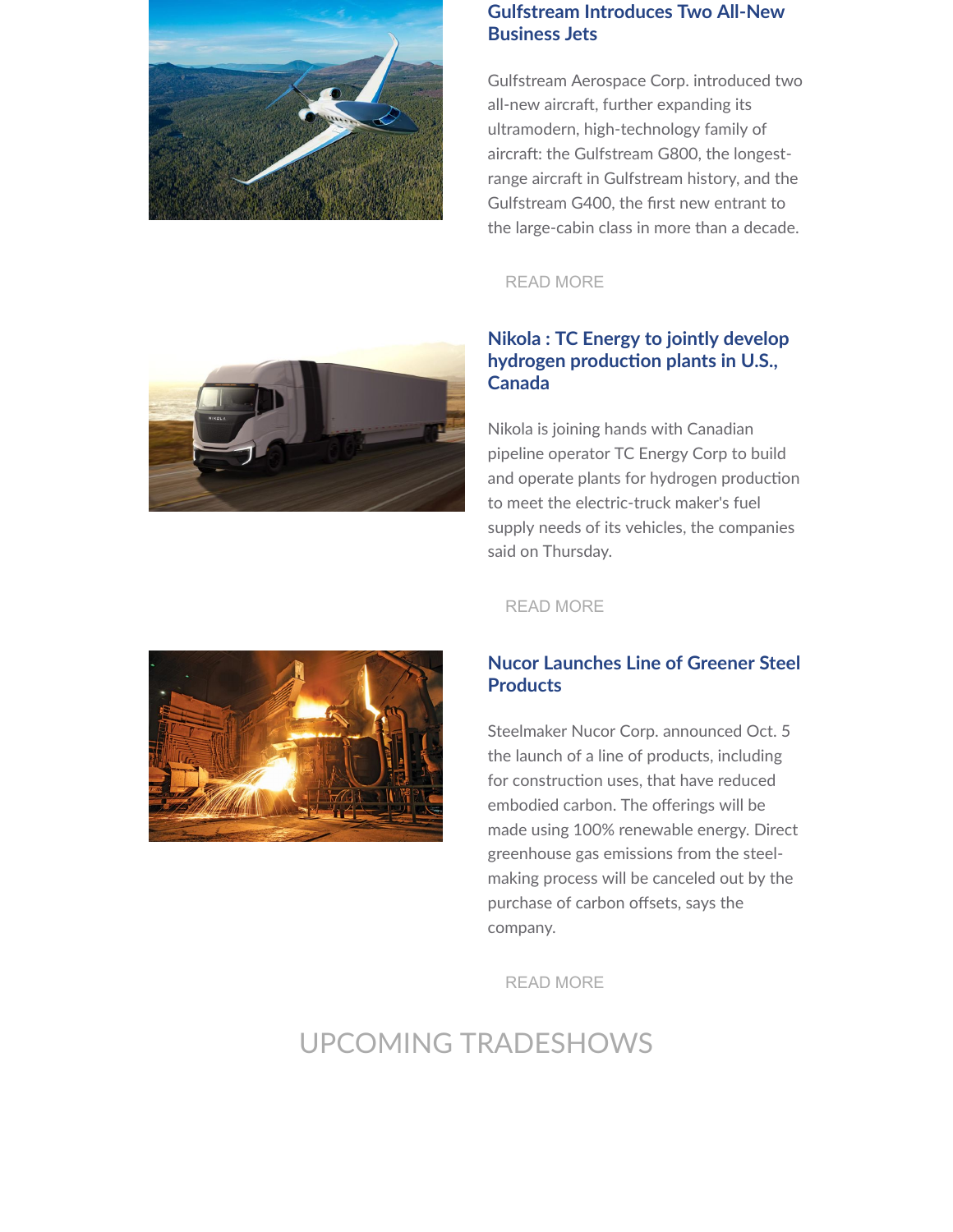

**[NBAA](https://www.viewtech.com/about-us/tradeshows/nbaa-bace-2021/?utm_source=cc&utm_medium=email&utm_campaign=newsletter1021) BACE 2021** October 12-14, 2021 Las Vegas, NV



**[Experience](https://www.viewtech.com/about-us/tradeshows/experience-power-2021/?utm_source=cc&utm_medium=email&utm_campaign=newsletter1021) Power 2021** October 18-21, 2021 San Antonio, TX



**[Reliable](https://www.viewtech.com/about-us/tradeshows/reliable-plant-conference-2021/?utm_source=cc&utm_medium=email&utm_campaign=newsletter1021) Plant 2021** October 19-21, 2021 Louisville, KY



**[INTERPHEX](https://www.viewtech.com/about-us/tradeshows/interphex-2021/?utm_source=cc&utm_medium=email&utm_campaign=newsletter1021) 2021** October 19-21, 2021 New York City, NY